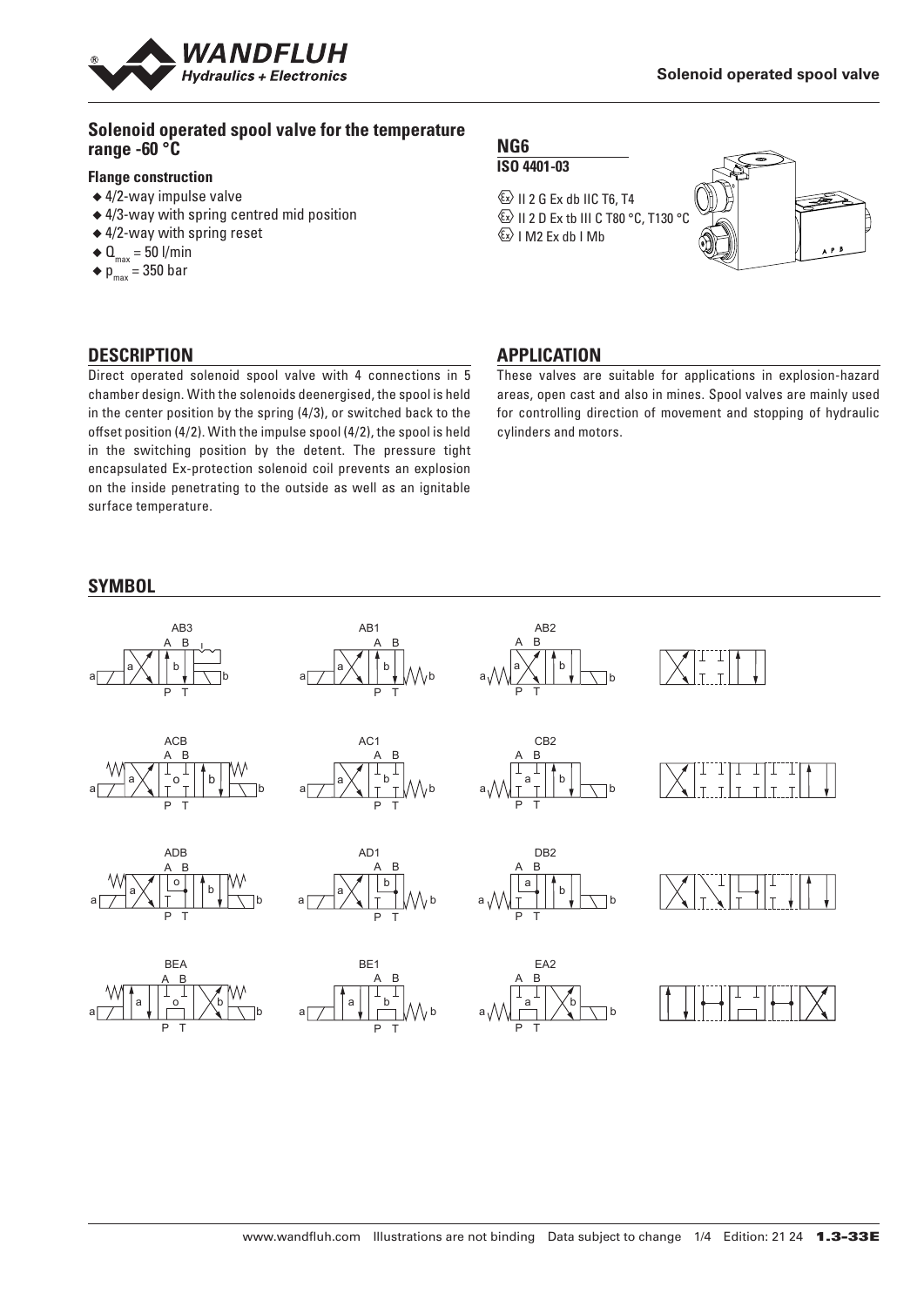

# **TYPE CODE**

|                                           |                         |            |                                  |              | WD Y F A06 - | $-V -$ |  |  | $-$ Z591 # [ |  |
|-------------------------------------------|-------------------------|------------|----------------------------------|--------------|--------------|--------|--|--|--------------|--|
| Spool valve direct operated               |                         |            |                                  |              |              |        |  |  |              |  |
| Explosion proof execution Ex d            |                         |            |                                  |              |              |        |  |  |              |  |
| Flange construction                       |                         |            |                                  |              |              |        |  |  |              |  |
| International standard interface ISO, NG6 |                         |            |                                  |              |              |        |  |  |              |  |
| Designation of symbols acc. to table      |                         |            |                                  |              |              |        |  |  |              |  |
| Spool clearance                           |                         |            |                                  |              |              |        |  |  |              |  |
| Nominal voltage $U_{N}$                   | <b>12 VDC</b><br>24 VDC | G12<br>G24 | <b>115 VAC</b><br><b>230 VAC</b> | R115<br>R230 |              |        |  |  |              |  |
| Nominal power $P_{N}$                     | 15 W                    | L15        |                                  |              |              |        |  |  |              |  |
| Certification                             | ATEX, IECEx, CCC, EAC   |            |                                  |              |              |        |  |  |              |  |
| Sealing material /<br>Temperature range   | $-60+70$ °C             |            |                                  |              |              |        |  |  |              |  |
| Design index (subject to change)          |                         |            |                                  |              |              |        |  |  |              |  |

 $1.3 - 33$ 

## **CERTIFICATES**

|                         | Surface | Mining | Z591<br>$-60$ °C to |
|-------------------------|---------|--------|---------------------|
| <b>ATEX</b>             | X       | X      |                     |
| <b>IECE<sub>x</sub></b> | х       | x      | x                   |
| CCC                     | X       | X      | X                   |
| EAC                     | x       | X      |                     |

The certificates can be found on www.wandfluh.com

# **GENERAL SPECIFICATIONS**

| Designation         | $4/2$ -, $4/3$ -spool valve                 |
|---------------------|---------------------------------------------|
| Construction        | Direct operated                             |
| Mounting            | Flange construction                         |
| Nominal size        | NG6 according to ISO 4401-03                |
| Actuation           | Ex-protection switching solenoid            |
| Ambient temperature | <b>Operation as T4</b><br>$-60+70$ °C (L15) |
| Weight              | 2,8 kg (1 solenoid)<br>4,6 kg (2 solenoids) |
| <b>MTTFd</b>        | 150 years                                   |

# **ACTUATION**

| Actuation  | Switching solenoid, wet pin push type,     |
|------------|--------------------------------------------|
|            | pressure tight                             |
| Execution  | MKY45 / 18x60 (Data sheet 1.1-183)         |
| Connection | Cable gland for cable $\emptyset$ 6,514 mm |

# **HYDRAULIC SPECIFICATIONS**

| Working pressure            | $p_{max} = 350$ bar                                                        |  |  |
|-----------------------------|----------------------------------------------------------------------------|--|--|
| Tank pressure               | $p_{T_{max}} = 100$ bar                                                    |  |  |
| Maximum volume flow         | $Q_{\text{max}}$ = 50 l/min, see characteristics                           |  |  |
| Leakage oil                 | On request                                                                 |  |  |
| Fluid                       | Mineral oil, other fluid on request                                        |  |  |
| Viscosity range             | 12 mm <sup>2</sup> /s320 mm <sup>2</sup> /s                                |  |  |
| Temperature range<br>fluid  | <b>Operation as T4</b><br>$-60+70$ °C (L15)                                |  |  |
| Contamination<br>efficiency | Class 20 / 18 / 14                                                         |  |  |
| <b>Filtration</b>           | Required filtration grade $\beta$ 1016 $\geq$ 75,<br>see data sheet 1.0-50 |  |  |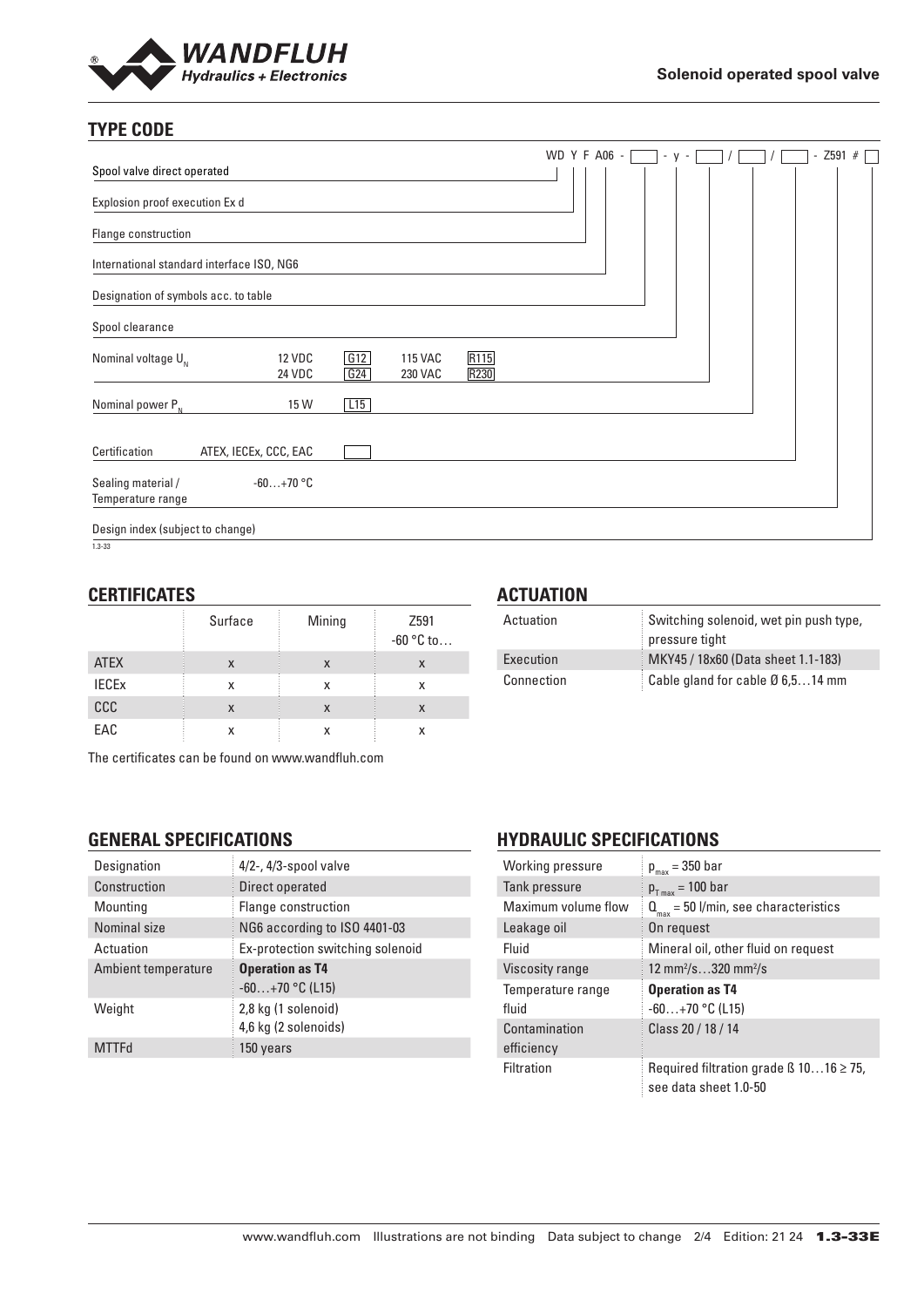

# **ELECTRICAL SPECIFICATIONS**

| Protection class            | <b>IP67</b>                                                                                         |  |  |
|-----------------------------|-----------------------------------------------------------------------------------------------------|--|--|
| Relative duty factor        | 100 % DF                                                                                            |  |  |
| Switching frequency         | 12'000 / h                                                                                          |  |  |
| Voltage tolerance           | $\pm$ 10 % with regard to nominal voltage                                                           |  |  |
| Standard nominal<br>voltage | 12 VDC, 24VDC, 115 VAC, 230 VAC<br>$AC = 50$ to 60 Hz $\pm$ 2 %, with built-in<br>two-way rectifier |  |  |
| Standard nominal<br>power   | 15 W                                                                                                |  |  |
| Temperature class           | Nominal power 15 W: T1T4                                                                            |  |  |
| Note!                       | Other electrical specifications see data sheet 1.1-183                                              |  |  |

# **MANUAL OVERRIDE**

HB6-Z591 for "-60...+70 °C"

#### **SURFACE TREATMENT**

- ◆ The valve body is made of stainless steel
- ◆ The armature tube and the plug screw are zinc-nickel coated

# **COMMISSIONING**



**Attention!** The solenoid coil must only be put into operation, if the requirements of the operating instructions supplied are observed to their full extent. In case of non-observance, no liability can be assumed.

# **PERFORMANCE SPECIFICATIONS**

Oil viscosity  $v = 30$  mm<sup>2</sup>/s





## **STANDARDS**

| <b>Explosion protection</b> | Directive 2014 / 34 / EU (ATEX) |
|-----------------------------|---------------------------------|
| Flameproof enclosure        | EN / IEC / UL 60079-1, 31       |
| Cable entry                 | EN 60079-0, 1, 7, 15, 31        |
| Mounting interface          | ISO 4401-03                     |
| Protection class            | EN 60 529                       |
| Contamination               | <b>ISO 4406</b>                 |
| efficiency                  |                                 |

#### ∆p = f (Q) **Pressure drop volume flow characteristics** K4198 p [bar] 0 5 10 15 20 25 30 35 40 45 50 Q [l/min] 30 25 20 15 10 5 0



Note! With the L15 execution for ambient temperatures up to 70 °C, the performance specifications have been evaluated with an ambient temperature of 50 °C .

## **ACCESSORIES**

| Fixing screws                  | Data sheet 1.0-60  |
|--------------------------------|--------------------|
| Threaded subplates             | Data sheet 2.9-30  |
| <b>Multi-station subplates</b> | Data sheet 2.9-60  |
| Module type manifold blocks    | Data sheet 2.9-100 |
| <b>Technical explanations</b>  | Data sheet 1.0-100 |
| Filtration                     | Data sheet 1.0-50  |
| Relative duty factor           | Data sheet 1.1-430 |